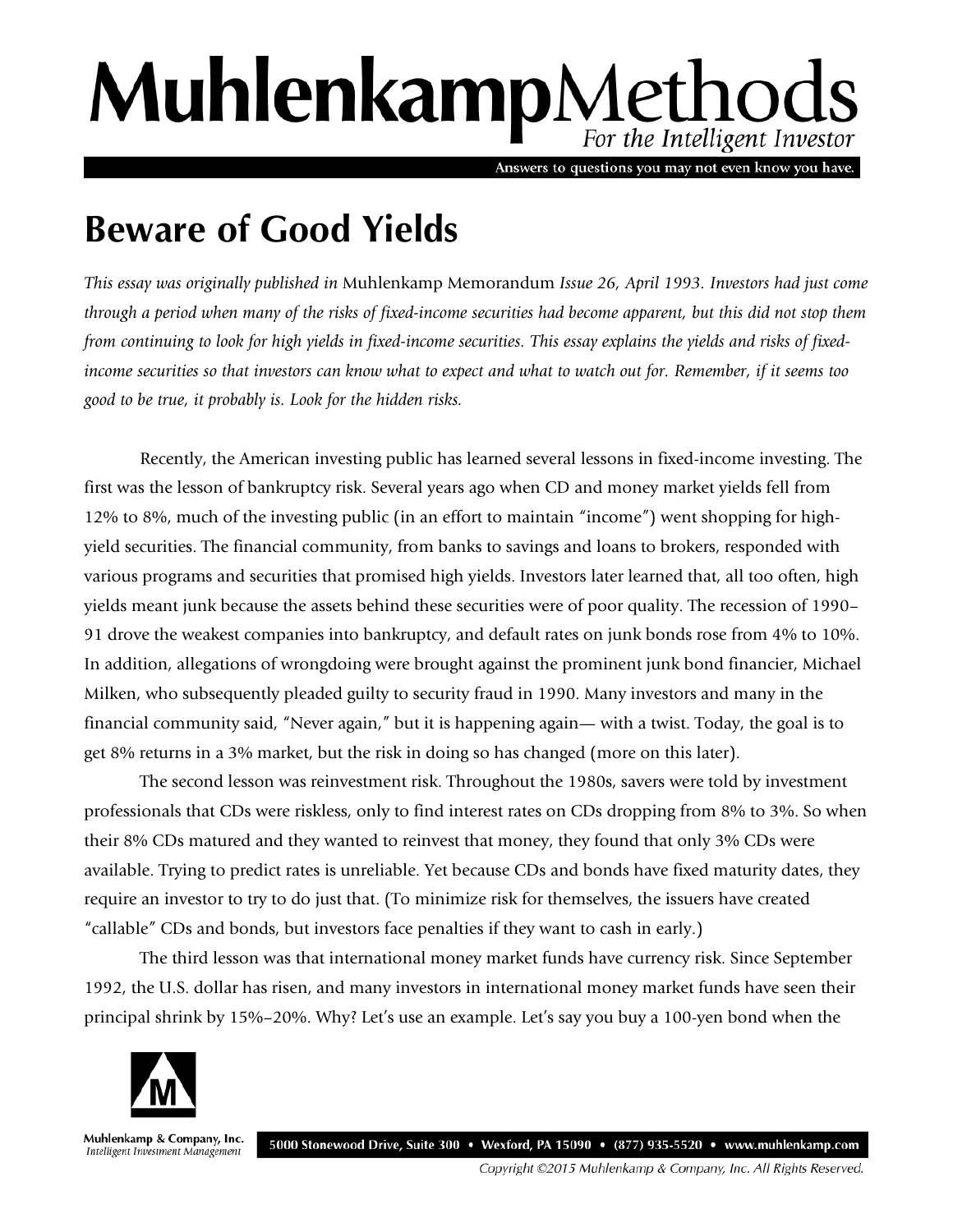exchange rate between U.S. dollars and the yen is 1:1. You spend \$100 U.S. for a 100-yen bond. Then the dollar appreciates, and now 100 yen is only worth \$80 U.S. If you sell that 100-yen bond, you will get 100 yen, which is worth \$80 U.S. Your principal shrank 20% in U.S. dollars. So remember, if you own foreign bonds and the dollar appreciates against the currency of your bonds, you will receive fewer dollars per currencies when you sell. As an investor, you'd rather own foreign currency and foreign bonds during a time when the dollar is falling relative to foreign currency. Like many of the characteristics of bonds, this is counterintuitive for most people.

We believe that the public is about to learn another lesson in fixed-income investing—the risk of callability on corporate and municipal bonds and on corporate preferred stocks. Once again, the investing public is looking for "high yields." During the junk bond craze of the late 1980s, the primary risk on most corporate high-yield securities was corporate bankruptcy. High-yield securities were issued by companies with weak balance sheets at a time when the Federal Reserve System was squeezing the money supply and the economy was slowing down, making bankruptcy more likely.

Today (1993), bankruptcy risk among the issuers of high-yield securities is lower for four reasons:

- 1. The Federal Reserve is expanding the money supply.
- 2. The economy is expanding.
- 3. The current lower interest rates benefit big borrowers the most.
- 4. Investors and underwriters are very sensitive to the risk of bankruptcy.

What many investors don't realize is that the decline in interest rates that has lessened bankruptcy risk has also increased the number of bonds selling at premium prices and the risk of callability.



Muhlenkamp & Company, Inc. Intelligent Investment Management

5000 Stonewood Drive, Suite 300 • Wexford, PA 15090 • (877) 935-5520 • www.muhlenkamp.com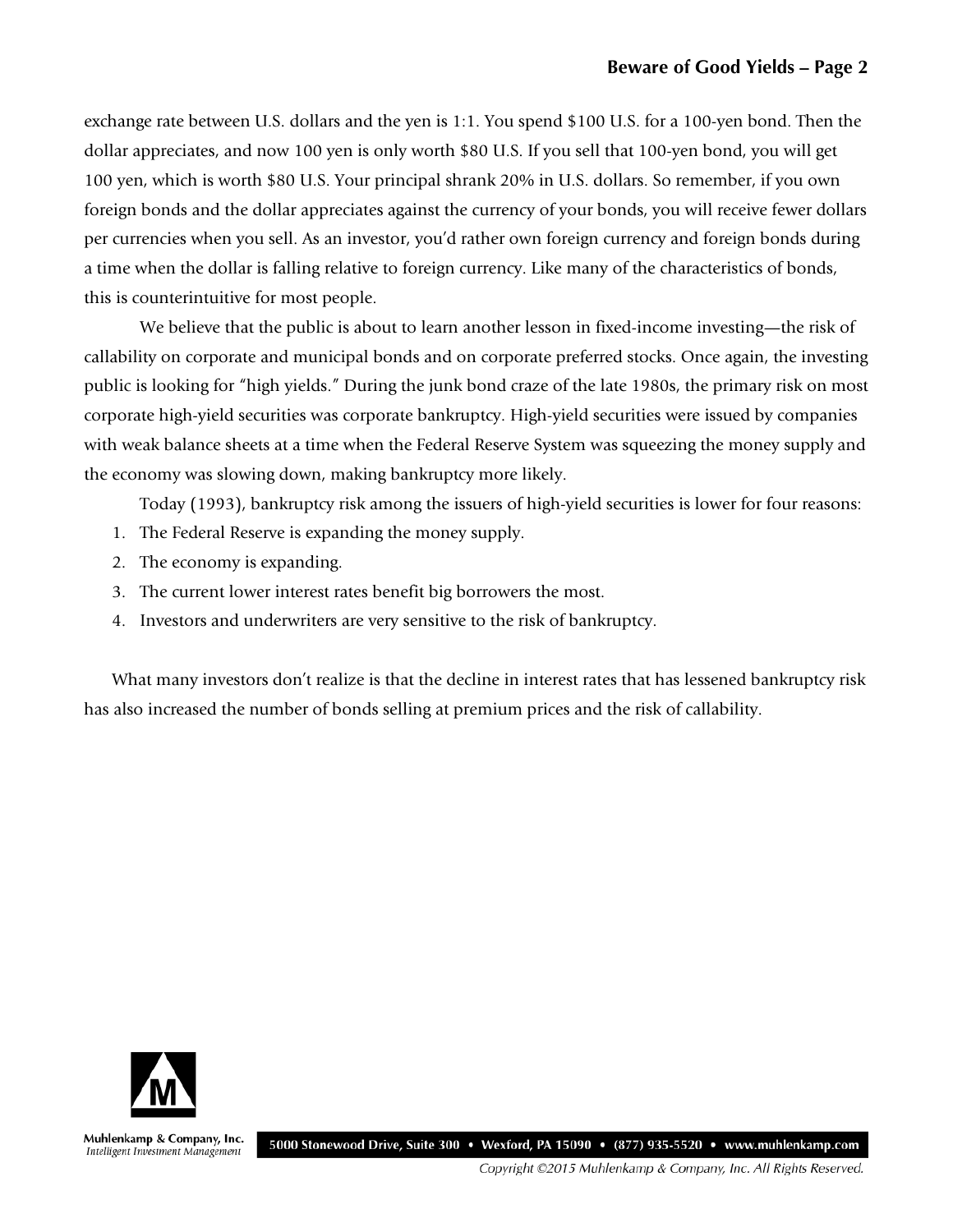Figure 6.3 is a small section of a table that appears in *The Wall Street Journal* every day<sup>1</sup> under the heading of Treasury Bonds, Notes & Bills. The table lists the Treasury bonds currently outstanding along with the latest Bid and Asked Prices. The final column gives the yield-to-maturity based on the Asked Price. The yield-to-maturity is the total return (annualized) if the bond were bought today at the Asked Price and held to maturity.

Thus, if you buy a 7¼% U.S. Treasury that matures in May 2016, you can expect to pay 104 cents on the dollar. From now to May 2016, you will receive interest payments of \$7.25 per hundred (7¼%) each year; and in May 2016, you will receive the bond principal of 100 cents on the dollar. Therefore, you will have a guaranteed loss of 4 cents on the dollar of principal.

The final column shows that although the interest payment is 7¼%, once you adjust for the loss of principal the annualized yield-to-maturity on the Asked Price is 6.82%.

Most of us wouldn't worry too much about losing 4% of principal over 23 years; but let's look at the 11¼% Treasury bond of February 2015. To get an \$11.25 interest payment each year would cost 151 cents on the dollar. Thus, we would receive a current yield of \$11.25/151=7.5%; but when the bond matures in February 2015, we won't receive the 151-cent cost. We will only receive the 100-cent par value, a loss of principal of 51 cents—guaranteed.

The final column shows that although the interest payment is 11.25%, once you adjust for paying 151% of par and losing that principal, the annualized yield-to-maturity on the Asked Price is 6.74%. In effect, the market price of the two bonds has been adjusted so that the expected return on the 7.25% and the 11.25% bonds are nearly the same.

| <b>Maturity</b> | Mo/Yr    | <b>Bid</b> | <b>Asked</b> | Ask   | Yld  |
|-----------------|----------|------------|--------------|-------|------|
| Rate            |          |            |              | Chg   |      |
| 11.250          | Feb 15   | 151:01     | 151:03       | $-11$ | 6.74 |
| 10.625          | Aug $15$ | 144:05     | 144:05       | -9    | 6.76 |
| 9.875           | Nov $15$ | 135:15     | 135:15       | $-11$ | 6.78 |
| 9.250           | Feb 16   | 128:08     | 128:08       | -8    | 6.80 |
| 7.250           | May 16   | 104:30     | 104:30       | -9    | 6.82 |

#### **Figure 6.3 Treasury Bonds, Notes, and Bills**

1 No longer included in *The Wall Street Journal* every day, but is currently in *Barron's* every week.



Muhlenkamp & Company, Inc. Intelligent Investment Management

5000 Stonewood Drive, Suite 300 • Wexford, PA 15090 • (877) 935-5520 • www.muhlenkamp.com

Copyright ©2015 Muhlenkamp & Company, Inc. All Rights Reserved.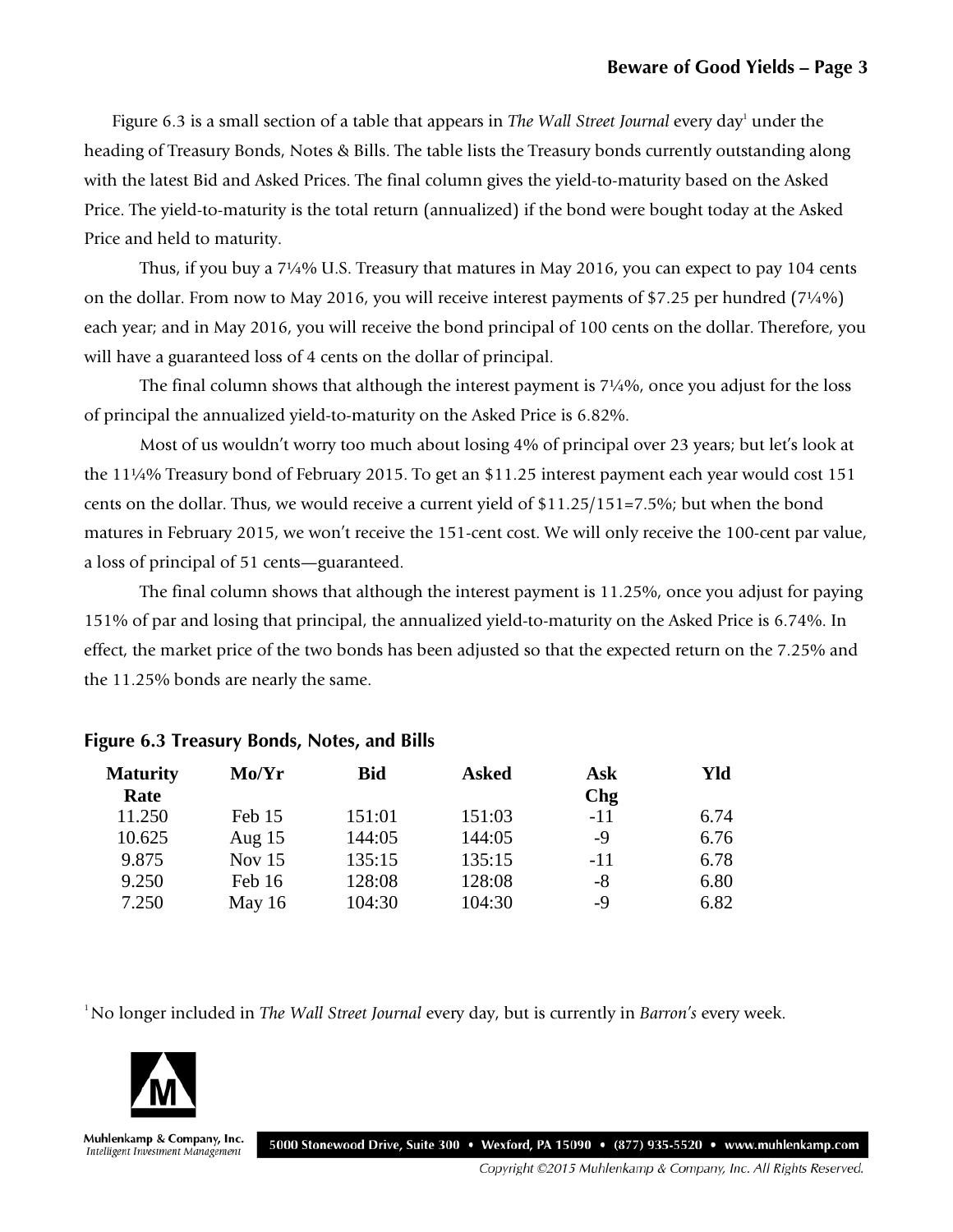If you scan the full table, you will see that, with a few special exceptions, the market has adjusted prices of all Treasury bonds so that the yield-to-maturity numbers are merely a function of time-tomaturity.

When you consider non-Treasury, fixed-income securities, you find a further complication because most corporate and municipal bonds and corporate-preferred stocks are callable. Just as you and I can pay off or refinance our home mortgages when we choose to do so, with little or no penalty, corporations and municipalities can pay off (or "call in") their bonds or preferreds when they choose to do so.

The following is a recent example that crossed my desk. In 1990, a local company, in need of equity capital, marketed a preferred stock to the public. The preferred paid an annual dividend of \$2.60, and the stock was sold at \$25 for a yield of 10.4%. Sounds good, right?

It is good enough that since 1990, the market price of the preferred has been bid up to 29.50. (Note that at 29.50, the current yield on this preferred is \$2.60/29.5 = 8.8%.) Still good, right?

Yes, but if you read the prospectus on this preferred stock, you learn that the company can call it back in 1995 at \$26.30 per share. Should the company not call in this preferred, its annual cost will be 9.9%.

Thus, if today's rates hold, it is likely the company will call in this preferred issue, and the current holder will lose 11% in principal (\$29.50 to \$26.30) in the next two years. When combined with the dividends received over these two years, the investor's "yield-to-call" or total return over that two years is 3.5% per year, which is to say the return is comparable to other securities maturing in two years.

The accompanying Treasury Yield Curve is also printed in *The Wall Street Journal* every day. <sup>1</sup> It is simply a plot of the yield-to-maturity rate from the Treasury Bonds, Notes & Bills table excerpted earlier. As a rule of thumb, any security that seems to provide a yield of more than 1% above this curve (at the appropriate time span) carries a risk that you haven't been told about.

*Be careful out there!*



Muhlenkamp & Company, Inc. Intelligent Investment Management

5000 Stonewood Drive, Suite 300 • Wexford, PA 15090 • (877) 935-5520 • www.muhlenkamp.com

Copyright ©2015 Muhlenkamp & Company, Inc. All Rights Reserved.